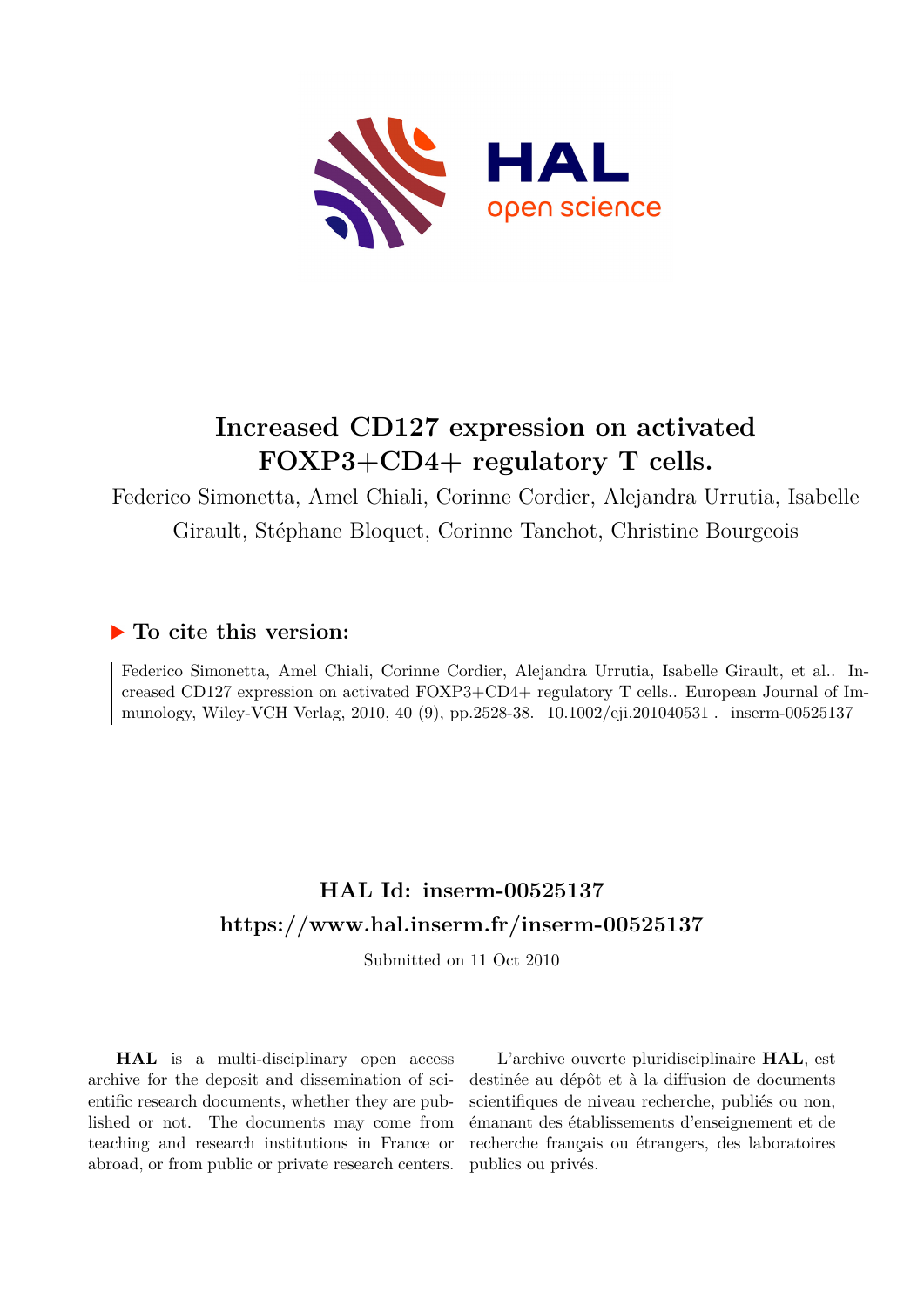## *Increased CD127 expression on activated Foxp3<sup>+</sup> CD4<sup>+</sup> regulatory T cells*

**Federico Simonetta** <sup>1</sup> **, Amel Chiali** <sup>1</sup> **, Corinne Cordier** <sup>2</sup> **, Alejandra Urrutia** <sup>1</sup> **, Isabelle Girault** <sup>1</sup> **, St**é**phane Bloquet** <sup>1</sup> **, Corinne Tanchot** <sup>3</sup> **, Christine Bourgeois** 1 \*

<sup>*I*</sup> Régulation de la réponse immune, infection VIH-1 et autoimmunité INSERM : U1012 , Université Paris Sud - Paris XI , 63, rue Gabriel Pé *ri, 94276 Le Kremlin-Bic*ê*tre,FR*

*Service commun de tri cellulaire 2 IFR94 , Facult*é *de M*é*decine, Site Necker Enfants-Malades, 142, rue de Vaugirard, 75015 Paris,FR*

*Diff renciation et physiologie des lymphocytes T 3* <sup>é</sup> *INSERM : U1020 , Universit*é *Paris Descartes , Facult*é *de M*é*decine, Site Necker Enfants-Malades, 156, rue de Vaugirard, 75015 Paris,FR*

\* Correspondence should be adressed to: Christine Bourgeois <christine.bourgeois@u-psud.fr >

## **Abstract SUMMARY**

**Regulatory T cells (Tregs) are commonly identified by CD25 (IL-2R**α**) surface expression and/or intracellular expression of Foxp3 transcription factor. In addition, Tregs are also characterized by low CD127 (IL-7R**α**) expression when compared to conventional T cells and their peripheral biology is considered essentially independent of IL-7. We further investigated CD127 expression on Tregs and we demonstrated differential CD127 expression depending on Treg subsets considered. Notably, we observed high CD127 expression on ICOS and CD103 expressing Treg subsets. Since these two markers reflect activation status, we addressed whether Treg activation modulated CD127 expression. We demonstrated that in contrast to conventional T cells, Tregs significantly up-regulated CD127 expression during in vitro and in vivo activation using adoptive transfer and contact dermatitis models. High CD127 expression on Tregs was also predominantly detected ex vivo in some specific sites, notably bone marrow and skin. Importantly, higher CD127 expression on Tregs correlated with higher phosphorylation of STAT5 upon IL-7 exposure. High CD127 expression on Tregs also provided survival advantage upon in vitro incubation with IL-7. We thus demonstrated low CD127 expression is not an intrinsic characteristic of Tregs and we identified activated Tregs as a potential target of endogenous or therapeutic IL-7.**

**Author Keywords** Tregs, IL-7, CD127 (IL-7Ralpha)

## **INTRODUCTION**

CD4<sup>+</sup> CD25<sup>+</sup> Foxp3<sup>+</sup> regulatory T cells (Tregs) are a critical CD4 T cell subset involved in the control of immune homeostasis by preventing autoimmune diseases and regulating chronic inflammation [1 , 2 ]. Tregs have been shown to exert suppressive activity by various mechanisms, notably by deprivation of IL-2 [3 –5 ], inhibitory cytokine production (IL-10, TGF-β, IL-35), cytolytic function, metabolic disruption, modulation of APC function [6 ]. They are commonly identified by CD25 (IL-2Rα) surface expression and/or intracellular expression of forkhead box P3 (Foxp3) transcription factor [7 –9 ]. In addition to high CD25 expression, Tregs are also characterized by low CD127 (IL-7Rα) expression when compared to conventional T cells [10 –12 ]. Although CD127 expression and consequently IL-7/IL-7R signaling is crucial to most peripheral T cells, Tregs stand a remarkable exception and exhibit different cytokine requirement profile: IL-2 appears the main survival factor whereas IL-7 is thought to contribute moderately to Treg homeostasis [13 –15 ]. High IL-2 requirement and low IL-7 influence on Tregs are in accordance with the high level of CD25 and low level of CD127 on Tregs. However, CD127 expression has been shown to be highly regulated on conventional T cells depending notably on IL-2 and IL-7 availability [16 , 17 ] or TCR stimulation [18 ]. We thus questioned whether low CD127 expression was an intrinsic hallmark of Tregs or could be regulated by their activation status and/or environmental contexts. Firstly, we determined whether Tregs exhibited some heterogeneity in CD127 expression ex vivo . When addressing Tregs as subsets by introducing markers of Treg heterogeneity [19 , 20 ], high CD127 expression correlated with the expression of markers such as CD103 and ICOS. Because these two markers have been described to identify activated Tregs [21 –25 ], these results suggested that in contrast to conventional T cells activation, CD127 expression may be more prominent during Treg activation. To confirm this hypothesis, we developed different approaches. We detected higher CD127 expression on Tregs upon in vitro activation. Using adoptive transfer and contact dermatitis models, we confirmed in vivo that CD127 is highly expressed on activated Tregs both in lymphoid and non lymphoid tissues. Collectively, these data demonstrated high CD127 expression correlated with Treg activation. Finally, since Treg activation also occurs in peripheral tissues, we performed tissue specific analysis, revealing striking diversity in CD127 expression on Tregs depending on the sites considered. To formally identify activated Tregs as a preferential target of IL-7, we determined whether Tregs transduced intracellular signaling mediated by IL-7. We demonstrated that high levels of CD127 expression on Tregs correlated with increased IL-7 signal transduction. We finally confirmed the functional relevance of CD127 expression by demonstrating enhanced survival capacity of Tregs expressing high level of CD127 (CD127hi) upon in vitro incubation with IL-7. Our results demonstrated that low CD127 expression is not an intrinsic characteristic of Tregs and that differential CD127 expression on Tregs depends on their localization and their activation status. They also revealed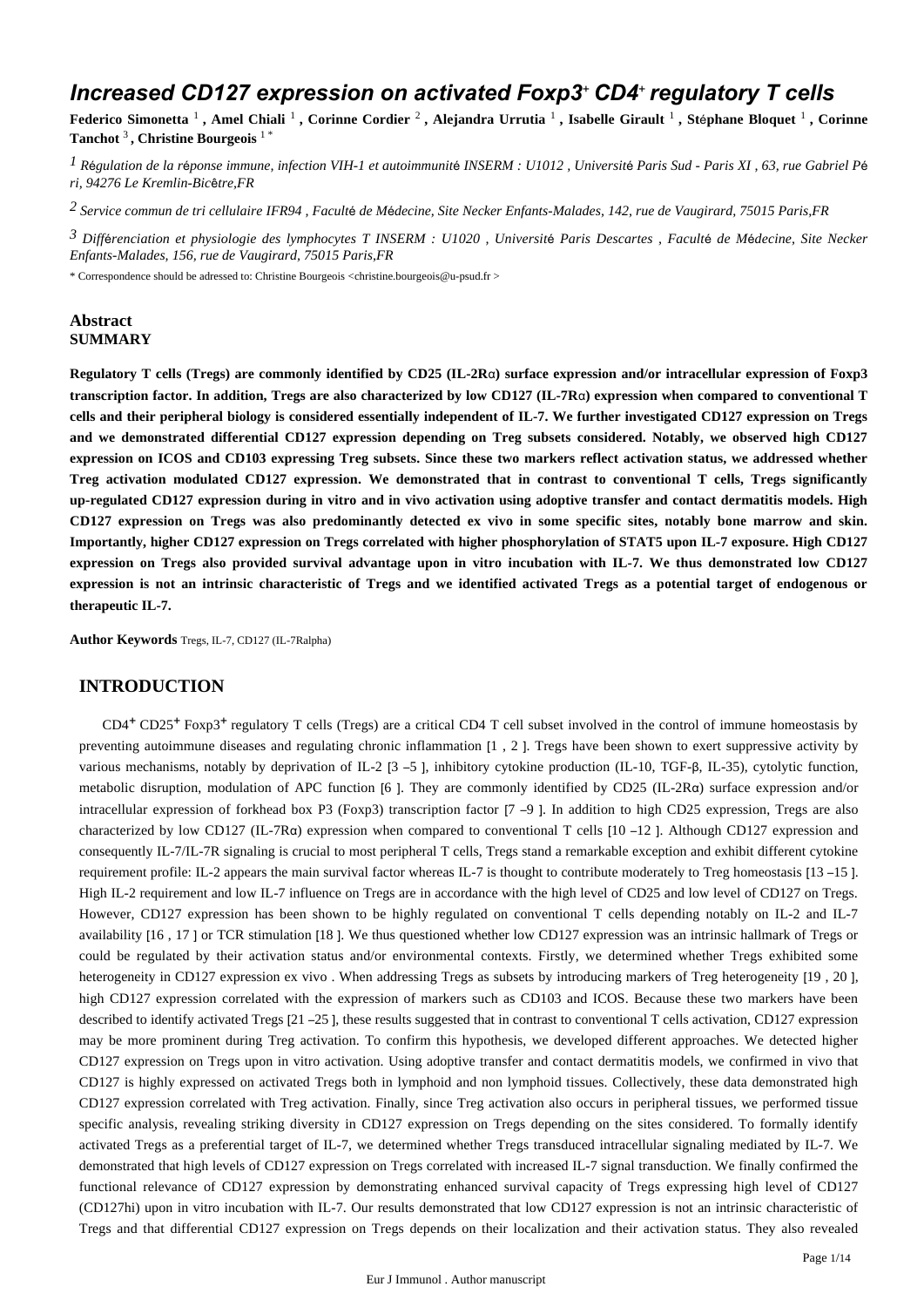differential regulation of CD127 expression among conventional and regulatory CD4 T cells upon activation, providing potential regulation of Treg biology depending on IL-7 availability.

## **RESULTS**

#### **ICOS and/or CD103 identify CD127 expressing Tregs ex vivo**

Most  $CD4^+$  Foxp3<sup>+</sup> regulatory T cells have been shown to exhibit low expression of CD127 compared to conventional CD4 and CD8 peripheral T cells both in humans and mice (11, 12). Regarding large phenotypic heterogeneity among Tregs, we questioned whether CD127 expression could differ depending on the Treg subsets considered. To obtain a comprehensive characterization of regulatory T cell phenotypic subsets, we determined on  $Foxp3$ <sup>+</sup> CD4 T cells the expression of several markers discriminating activation status (CD62L, CD44, CD69), or known to be preferentially expressed on Tregs (GITR, CTLA-4) or representing co-stimulatory (CD28, ICOS, OX40, CD154, PD-1) and adhesion molecules (ICAM-1, CD103) (data not shown). Among the various molecules studied, we identified four markers for which the Treg population showed heterogeneity: in lymph nodes, CD62L was expressed by about half of Tregs (56%  $\pm$  6%); CD69 expression identified 34% ± 1% of Tregs; CD103 expressing Treg represented 21% ± 1% of the total Treg population and ICOS was expressed by 16% ± 2% of Tregs (Percentages are mean ± SD of a representative experiment as defined on a sample in Fig. 1.A ). Prior to the analysis of CD127 on each subset, we confirmed the suppressive capacity of these respective subsets. CFSE-labeled sorted naïve CD4 T cells (CD62L<sup>+</sup> CD25<sup>-</sup> CD4<sup>+</sup> T cells) were stimulated in vitro with anti-CD3 with or without Tregs and proliferation was assessed at day  $3-4$ . As shown in Fig. 1B, all Treg subsets studied exerted a suppressive activity at least comparable with that of the whole  $CD4+CD25+$ population in a 1/1 Teff/Treg ratio. We next analyzed CD127 cell surface expression on total Tregs and Treg subset expressing or not CD62L, CD69, ICOS and CD103 (Fig. 1C ). As previously published, total Tregs exhibited low CD127 expression compared to conventional CD4 T cells (CD127 MFI:  $68 \pm 12$  and  $302 \pm 23$  respectively). To note, level of CD127 expression on Tregs was significantly different from isotype control staining, confirming low but existing CD127 expression on Tregs. CD69 or CD62L expressing Tregs presented CD127 surface levels not significantly different from their negative counterparts. Importantly, CD103 or ICOS expressing Tregs exhibited significantly higher levels of CD127 compared to their negative counterparts (CD127 MFI: 111 ± 3 on CD103+ compared to 62 ± 14 on CD103−; 146 ± 30 on ICOS+ compared to 67 ± 12 on ICOS−). To determine whether ICOS and CD103 expressing Treg subsets were independent or partially overlapping, we analyzed the co-expression of ICOS and CD103 on Tregs and CD127 expression depending on ICOS and CD103 co-expression (Fig. 1D). CD103<sup>-</sup> ICOS<sup>-</sup> Tregs were predominant (73% ± 1%) and exhibited low CD127 expression. The three subsets identified by CD103 and/or ICOS expression (i.e. CD103 or ICOS single positive, CD103/ICOS double positive) were similarly represented (9%  $\pm$  1%, 7%  $\pm$  1% and 9%  $\pm$  1% of CD4<sup>+</sup> Foxp3<sup>+</sup> cells isolated from LN respectively) but exhibited very different CD127 profiles. Single positive cells for either ICOS or CD103 expressed CD127 levels comparable with those expressed by the whole Treg subset. Strikingly, levels of  $CD127$  on  $CD103<sup>+</sup> /ICOS<sup>+</sup>$  cells were significantly higher when compared to total Tregs (CD127 MFI: 195  $\pm$  12 on ICOS<sup>+</sup> CD103<sup>+</sup> Treg fraction compared to 68  $\pm$  12 on total Tregs). We thus demonstrated that in LN, CD103/ICOS expression identified a fraction of CD4<sup>+</sup> Foxp3<sup>+</sup> T cells which exhibited high CD127 expression.

#### **Tregs up-regulated CD127 during in vitro and in vivo activation**

Since CD103 and ICOS have been described as Treg activation markers, we thus speculated that the CD127hi Treg fraction could be more prominent during Treg activation. To directly address this assumption, we studied CD127 expression on Tregs upon in vitro and in vivo activation. Firstly, we determined CD127 expression simultaneously on Treg and conventional CD4 T cells following in vitro anti-CD3 stimulation of total CD4 T cells (Fig. 2A ). At day 4, we confirmed increased ICOS expression during activation: ICOS expressing Tregs represented 92% ± 4% compared to 23% ± 2% ex vivo (Percentages expressed are mean ± SD of a representative experiment, as defined on one sample on Fig. 2A ). To note, ICOS expression was also increased on non Treg CD4 T cells but to a lesser extent (59%  $\pm$  9% upon activation compared to 6%  $\pm$  1% ex vivo ). 4 days after stimulation, CD127 expression was increased on Foxp3<sup>+</sup> Tregs whereas CD127 down regulation was observed on some conventional Foxp3<sup>-</sup> CD4 T cells (Fig. 2B). Interestingly, CD127 expression on activated Tregs was similar to CD127 expression on activated conventional cells (CD127 MFI: 354 ± 123 on activated Tregs compared to 248 ± 91 on activated conventional CD4 T cells) (Fig. 2C ).

To confirm these data in vivo, we used a classical adoptive transfer model: sorted  $CD4+CD25+T$ regs were co-injected with  $CD45.1+$ naive CD4 T cells into Rag deficient hosts. Analysis was performed six weeks after transfer and Treg activation was confirmed by CD103 and ICOS expression (data not shown). Transferred conventional Foxp3<sup>-</sup>CD4 T cells expressed lower levels of CD127 when compared to conventional CD4 T cells isolated from WT mice (MFI:  $196 \pm 13$  and  $353 \pm 45$  respectively) (Fig. 3A, B). In contrast, activation of Tregs induced higher CD127 expression compared to ex vivo isolated Tregs (CD127 MFI: 154 ± 33 after transfer compared to 89 ± 10 ex vivo ) (Fig. 3A, B ). To determine whether higher CD127 expression relies on up regulation or expansion of preexisting activated Tregs, similar experiments were performed using "naive-like" Tregs (CD4<sup>+</sup> CD25<sup>+</sup> CD62L<sup>+</sup> CD103<sup>-</sup> CD69<sup>-</sup> ICOS<sup>-</sup>). CD45.2<sup>+</sup> transferred "naive-like" Tregs expressed higher levels of CD127 than ex vivo Tregs (CD127 MFI: 222  $\pm$  22 after transfer compared to 89  $\pm$  10 ex vivo ) (Fig. 3C, D ). High CD127 expression in "naive-like" Tregs supported up-regulation rather than expansion of a pre-existing CD127hi Treg fraction.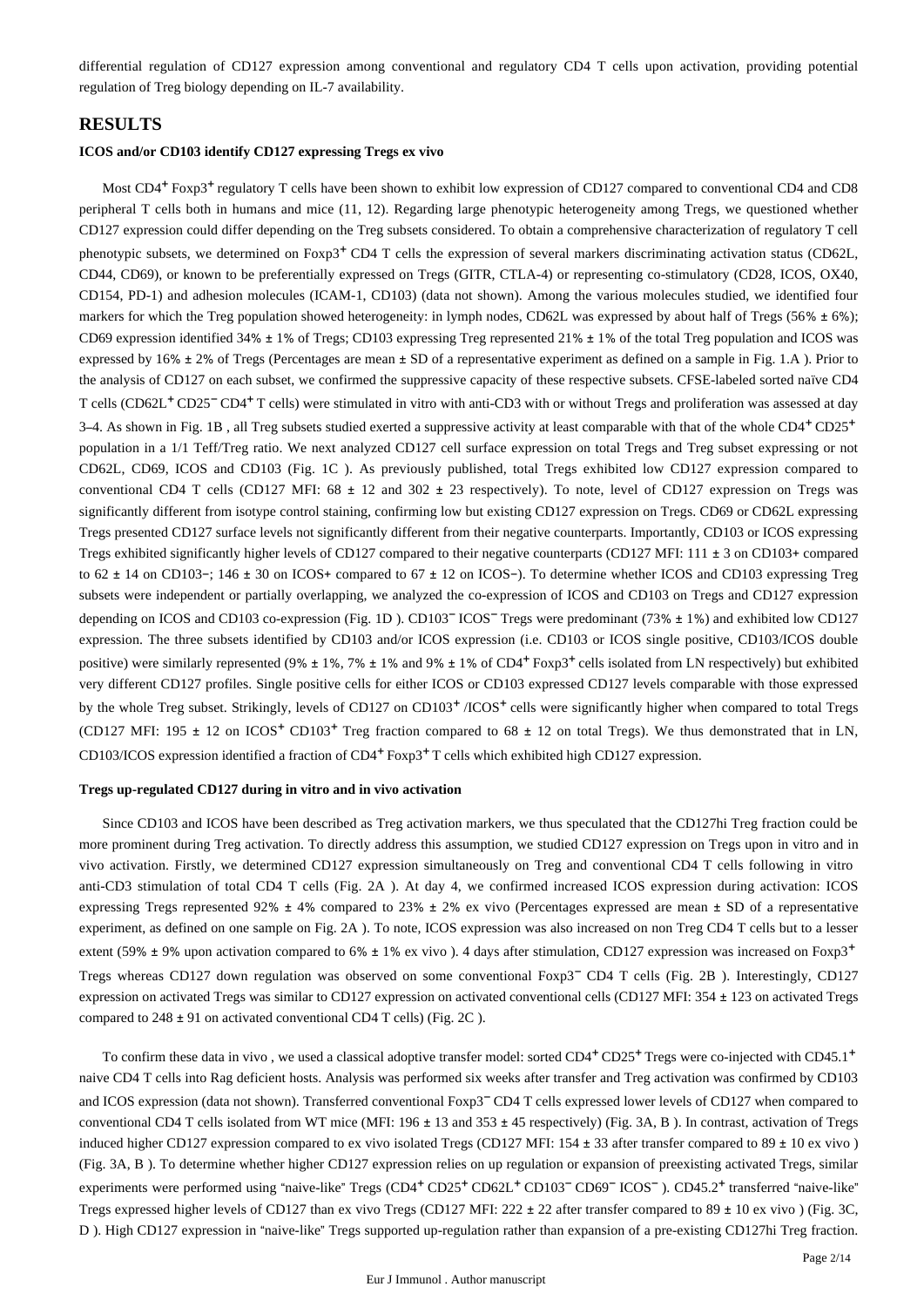We thus demonstrated that Tregs, while expressing low levels of CD127 at the steady state, significantly up-regulate this molecule upon in vitro and in vivo activation.

#### **Activated Tregs expressed CD127 in a model of acute skin inflammation**

Although adoptive transfer is a useful model to study Treg activation and suppressive capacity in vivo , it requires transfer into empty hosts, which may introduce some bias concerning CD127 expression analysis. It is well known that IL-7 availability directly interferes with CD127 expression at T cell surfaces [16, 17] and that IL-7 cytokine levels are increased in lymphopenic states [26, 27]. We wanted to confirm our results in a non-lymphopenic model of Treg activation: a model of acute skin inflammation. Ear skin exposure to DNFB induces a strong inflammatory response accompanied by ear swelling and activation of resident and recruited T cells [28 ]. Conventional and regulatory T cell activation was studied using ICOS expression. Indeed, ICOS is the most consistent marker for Treg activation whereas CD103 has been described to reflect tissue specific Treg homing. Moreover, being a shared activation marker for conventional and regulatory CD4 T cells, it also allows distinguishing activated conventional T cells. Analyses were performed six days after DNFB treatment. Inflammation was confirmed by significant increase in ear thickness (Fig. 4A ) and increased CD4 T cell numbers in cervical lymph nodes draining the ear skin (Fig. 4B). In draining LN, a fraction of conventional CD4<sup>+</sup> Foxp3<sup>-</sup> cells underwent activation as revealed by ICOS up-regulation. Simultaneously, an important fraction of  $CD4^+$  Foxp3<sup>+</sup> Tregs was activated and expressed ICOS (46  $\pm$  6 %). We next determined CD127 expression on activated regulatory and conventional CD4 T cells as identified by ICOS expression. As expected, ICOS expressing conventional CD4 T cells down-regulated CD127 at their surface. However, ICOS<sup>+</sup> Tregs expressed higher levels of CD127 than their negative counterpart (Fig. 4C ). To assess CD127 expression on CD4 T cell subsets at the site of inflammation, we analyzed lymphocytes infiltrating ear skin in both control and inflamed ear skin. In control mice, an important proportion of conventional and regulatory CD4 T cells infiltrating ear skin expressed ICOS (Fig. 4D ) suggesting that resident CD4 T cells were in an activated state. During acute inflammation, a more diverse phenotype was observed both on conventional and regulatory T cells, revealing notably an increasing proportion of ICOS<sup>-</sup> conventional and regulatory T cells. The rationale for the appearance of phenotypically less activated T cells (as assessed by low ICOS expression) is unclear but may reflect recruitment from peripheral blood or down regulation of ICOS on pre-existing resident T cells during the acute phase of inflammation. Nevertheless, we assessed CD127 expression on skin-infiltrating CD4 T cell subsets expressing or not ICOS, similarly to what we performed in draining LN. As shown in Fig. 4D , a fraction of ICOS<sup>+</sup> conventional CD4 T cells down-regulated CD127 when compared to the ICOS<sup>-</sup> population whereas a fraction of activated ICOS<sup>+</sup> Tregs expressed higher levels of CD127 then their negative counterpart. The appearance of CD127lo Tregs among ICOS+ cells in acute inflamed skin may also rely on recruitment or migration of peripheral blood derived T cells into inflamed sites but may also reflect different kinetics of expression of ICOS and CD127 on activated Tregs during the acute phase of inflammation. However, in both cases, high CD127 expression was predominantly observed on activated Tregs in ear skin. Collectively, these in vivo results demonstrated that upon activation, conventional CD4 T cells down-regulate CD127, whereas Tregs, which express low levels of CD127 at the steady state, strongly up-regulated this molecule. These results also confirmed that CD127 expression on activated Tregs can be equivalent to conventional T cells.

#### **Different CD127 expression on Tregs depending on their tissue localization**

Considering the high CD127 expression profile from skin resident Tregs in non immunized mice, we next analyzed CD127 expression on Tregs among various sites: lymph nodes (LN), spleen (SP), peripheral blood (PB), thymus, bone marrow (BM), peritoneal cavity (PC), intestine, lung, liver and skin. CD127 expression was determined on tissue resident Foxp3<sup>+</sup> and conventional Foxp3<sup>-</sup> CD4<sup>+</sup> TCR<sup>+</sup> cells and isotype staining was performed as control (Fig. 5A ). CD127 expression profile on Tregs differed depending on the organs studied ( Fig. 5B, C ). Various proportions of CD127 high expressing Tregs were recovered, ranging from 10% ± 3% in the intestine to 82% ± 4% in the skin. Peripheral blood (15%  $\pm$  8%), lymph nodes (17%  $\pm$  4%), thymus (19%  $\pm$  1%), and spleen exhibited intermediate proportion of CD127 expressing Tregs (28% ± 6 %). Strikingly, BM exhibited high percentage of CD127 expressing Tregs (64% ± 3%) (Fig. 5B ). Similar results were obtained analyzing MFI (Fig. 5C ). Highest levels of CD127 expression on Tregs were observed in BM and skin (CD127 MFI 312  $\pm$  57 in BM and 383  $\pm$  73 in skin compared to 85  $\pm$  15 in LN). In these two organs, no concomitant up-regulation was observed on conventional T cells when compared to LN counterpart, suggesting a Treg restricted phenomenon. Our results demonstrated differential CD127 expression on Tregs depending on their localization and they confirmed that low CD127 expression was not an intrinsic characteristic of Tregs.

#### **Higher levels of CD127 expression on Tregs correlated with increased IL-7 signal transduction**

To assess whether CD127 expression on Tregs was associated with efficient IL-7 signal transduction, we examined STAT5 phosphorylation following IL-7 incubation in vitro . We used Foxp3-GFP reporter mice to identify Tregs; similar results were obtained using CD25 as a marker for Tregs identification. IL-2 treatment induced robust STAT5 phosphorylation in CD4<sup>+</sup> Foxp3<sup>+</sup> but not in conventional CD4<sup>+</sup> Foxp3<sup>-</sup>T cells (Fig 6A). IL-7 treatment induced significant increase in phospho-STAT5 in Tregs but to a lesser extent than observed in conventional CD4<sup>+</sup> Foxp3<sup>-</sup> cells, as previously described [13, 29, 30]. Importantly, a dose dependent effect was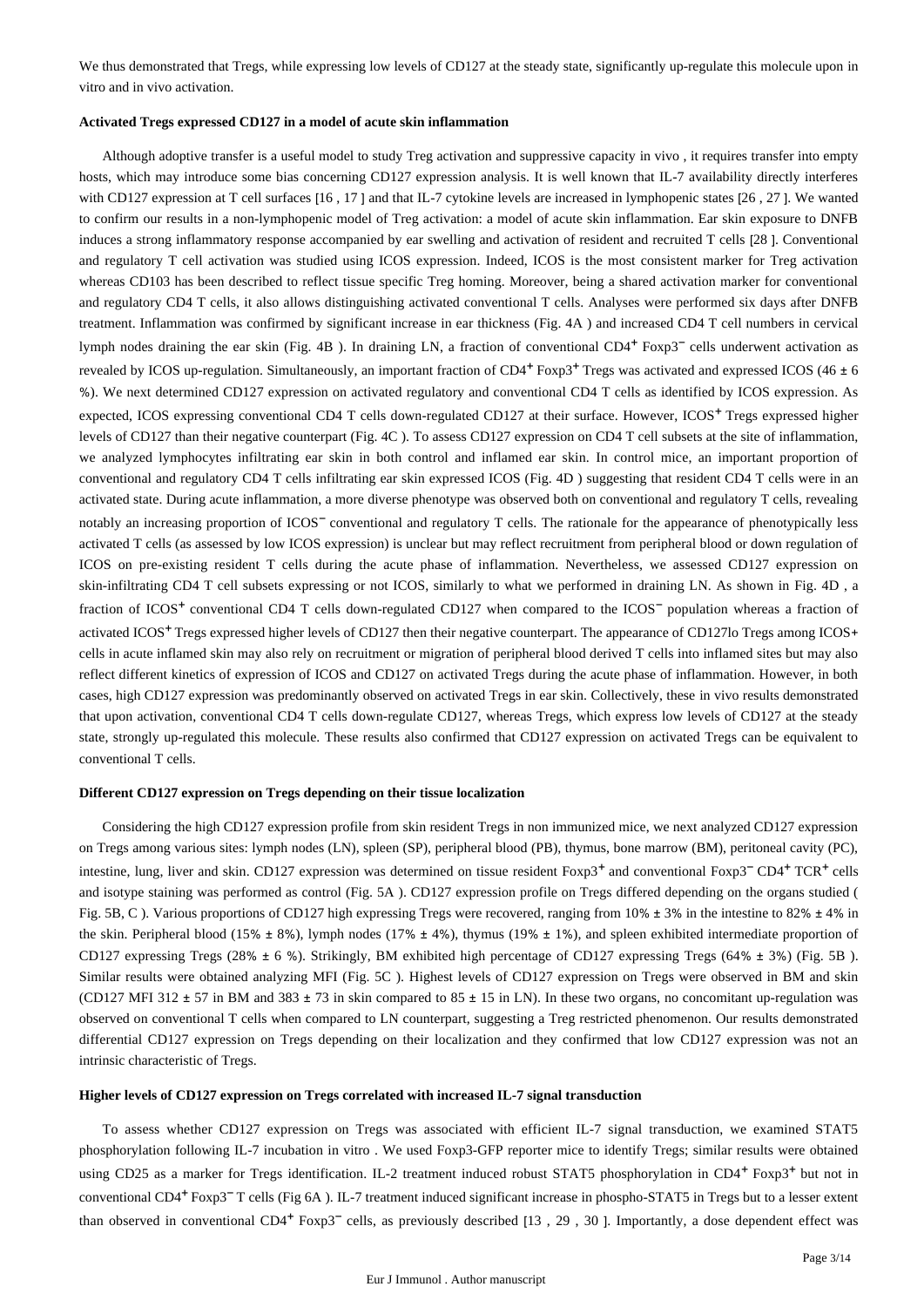detectable among Tregs but not among conventional T cells at all doses studied (Fig. 6A ). We next studied STAT5 phosphorylation depending on CD127 expression on Tregs. As shown in Fig. 1.C , Tregs exhibited heterogeneous CD127 expression. We thus determined pSTAT5 signaling on CD127hi Tregs (top 10% of Treg gate) and Tregs exhibiting low but significant CD127 expression (lowest 50% of Treg gate). Following treatment with low doses of IL-7 (1 ng/ml), an approximately 8-fold increase in phospho-STAT5 MFI was detectable among CD127hi Tregs compared to a 2-fold increase in CD127lo cells (Fig. 6B ). A similar pattern of STAT5 phosphorylation in the two Tregs sub-populations was observed after treatment with lower or higher doses of IL-7. These results indicate that CD127hi Tregs transduced IL-7 signals more efficiently than CD127lo Tregs.

Because Tregs localized in the bone marrow (BM Tregs) expressed high levels of CD127 at the steady state, we wanted to assess whether BM Tregs could be more reactive to IL-7 than Tregs from LN and spleen. Interestingly, in vitro stimulation with IL-7 induced comparable amounts of phospho-STAT5 in conventional and Tregs from BM at all doses studied. Maximal levels of STAT5 phosphorylation were reached in BM Tregs after exposure to very low doses (0.1ng/ml) of IL-7 (Fig 6C ). Accordingly, we found that BM Tregs expressed significantly higher levels of phospho-STAT5 than secondary lymphoid organs-derived Tregs upon IL-7 stimulation at all IL-7 doses studied (Fig. 6D ).

CD127 is also part of the receptor for thymic stromal-derived lymphopoietin (TSLP). We thus assessed whether differential levels of CD127 expression could influence the capacity of Tregs to react to TSLP as well. TSLP induced a dose dependent increase in STAT5 phosphorylation in both conventional and, to a lesser extent, Tregs (Fig. Supp 1A ). No difference in STAT5 phosphorylation was detected in CD127hi and CD127lo Tregs upon TSLP treatment at the doses of 1 and 10 ng/ml and only a slight increase in pSTAT5 was detected in CD127hi Tregs compared to CD127lo Tregs upon exposure to high doses (100ng/ml) of TSLP (Fig. Supp 1B ). Similarly to what we performed for IL-7, we assessed whether BM Tregs were more reactive to TSLP than Tregs from LN and spleen. Only a slight increase in pSTAT5 was detected in both conventional and Tregs from the BM upon high doses TSLP treatment (Fig. Supp 1C ). Moreover, no significant difference between STAT5 phosphorylation in BM Tregs and Treg from secondary lymphoid organs was observed (Fig. Supp 1C ). Collectively, our results demonstrate that Tregs that express more cell surface CD127 are more efficient at perceiving and transducing signals specifically mediated by IL-7.

#### **IL-7 preferentially increases the in vitro survival of Tregs expressing high levels of CD127**

As we demonstrated that CD127hi Tregs transduced IL-7 signals more efficiently, we assessed whether IL-7 could exert functional effect preferentially on these cells. Conflicting data have been reported so far concerning the role of IL-7 on Treg survival. We thus re-address this question considering high and low CD127 expression on Tregs. To this aim we cultured FACS-sorted total, CD127lo or CD127hi CD4<sup>+</sup> CD25<sup>+</sup> cells (Fig. 7A) in the presence or absence of IL-7. Upon overnight incubation, IL-7 significantly increased in vitro survival of total CD4+ CD25+ cells (p=0.003) (Fig. 7B ). When considering CD127 expression, a minor but statistically significant increase in cell survival was observed on CD127lo Treg upon IL-7 treatment (p=0.024). Interestingly, a highly significant increase in survival was detected on IL-7 treated CD127hi Treg compared both to non treated cells (p=0.0002) and to IL-7 treated CD127lo cells (p= 0.0003). In conclusion, our results indicate that IL-7 preferentially promotes in vitro survival of Tregs expressing higher levels of CD127.

## **DISCUSSION**

IL-7 and Tregs are two main regulators of homeostasis and immune responses. In contrast to their constitutive expression of IL-2Rα (CD25), Foxp3<sup>+</sup> CD25<sup>+</sup> CD4<sup>+</sup> regulatory T cells have been shown to exhibit low expression of CD127 compared to conventional CD4 and CD8 peripheral T cells [10 –12 ]. Importantly, regulation of CD127 expression has proven crucial during thymocyte maturation [31 ] and it has been suggested to be a crucial step for effector or memory differentiation [32, 33, 34]. We thus further investigated CD127 expression on Tregs. When dissecting Tregs heterogeneity in lymphoid organs, CD127 expression on Tregs was associated to the expression of CD103 and ICOS. These two markers have been shown to identify activated Tregs [23 , 35 ]. Using various context of activation (in vitro , model of adoptive transfer, skin inflammation model), we demonstrated that high CD127 expression on Tregs was predominant during ongoing immune responses. These data differ from what has been described for conventional T cells which down-regulate transiently IL-7Rα expression during activation and suggest different regulation of CD127 expression on conventional and regulatory T cells. Whether TCR ligation and IL-2 signaling differently regulate CD127 expression or whether TCR ligation differs between conventional and regulatory T cells remain to be further investigated. Intrinsic difference in Tregs intracellular machinery may also be responsible for such differential regulation. Interestingly, the opposite regulation of CD127 on Tregs and effector cells during activation led to equivalent CD127 expression on these two subsets when activated. These data provide an additional mechanism for the functional impact of IL-7 on Treg suppression which has been shown to rescue effector cells from Treg mediated apoptosis [4 , 36 ]. Our data support the hypothesis that Treg and conventional T cells may compete for IL-7 during activation. They also support our previous results demonstrating that IL-7R expression on Tregs was essential for Treg mediated suppression of conventional T cells during lymphopenia-induced proliferation [37 ].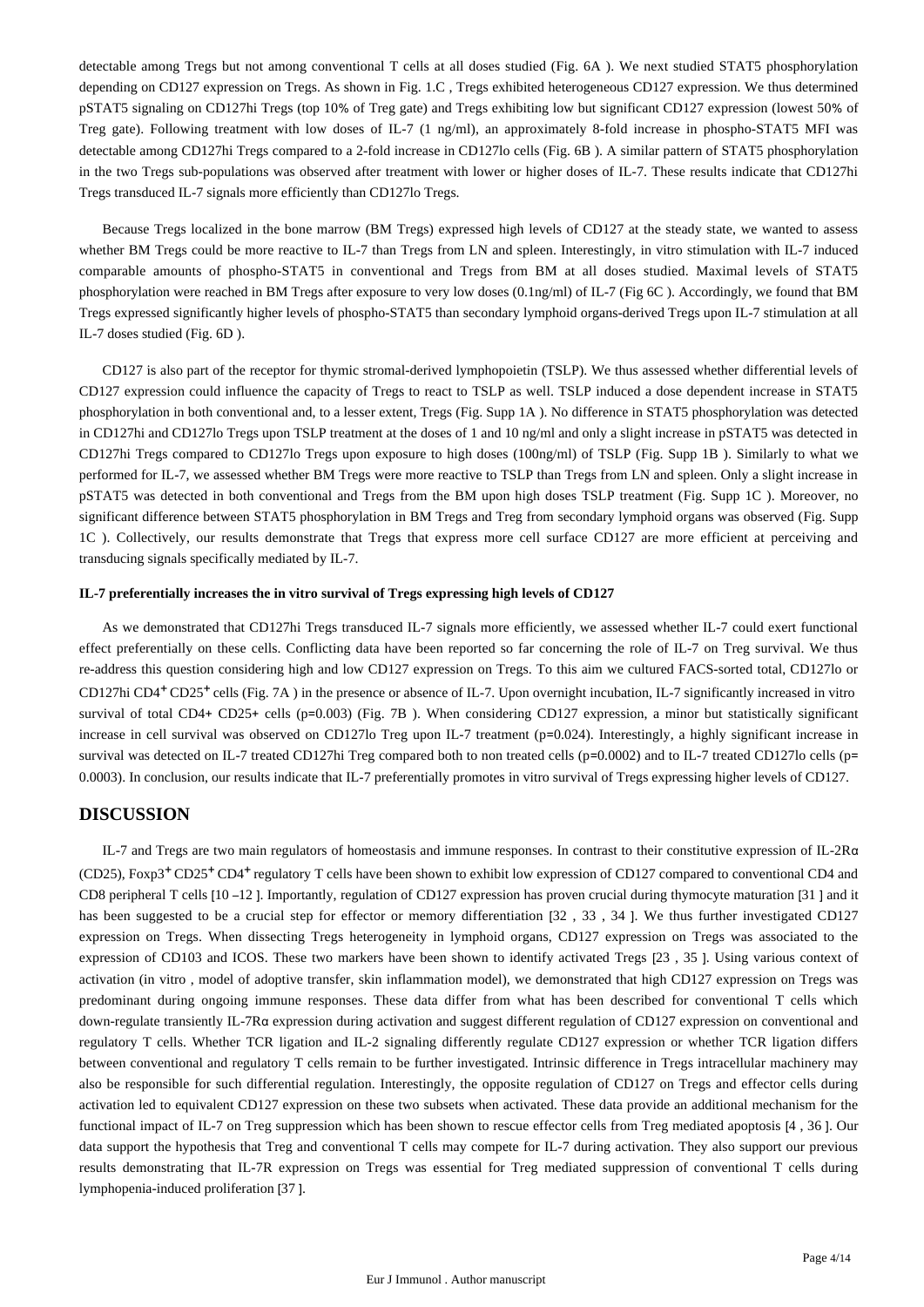We also extended our analysis to peripheral tissues that are important localization for activated Tregs. Depending on the organs studied, we observed strikingly different CD127 expression profile on Tregs compared to Tregs isolated from LN. Peripheral blood and secondary lymphoid organs analysis revealed low CD127 expression on Tregs ex vivo . Contrasting profiles were observed in mucosal sites: high CD127 expression on Tregs was predominant in the skin but barely detectable in the intestine. Such heterogeneity among various mucosal sites suggests high CD127 expression is not a ubiquitous marker of activated Tregs. Difference in CD127 expression depending on the tissue considered may rely on various mechanisms: differential antigenic load, differential kinetics of activation, differential activation/differentiation pathways and/or specific signals provided in specific sites, differential migration capacities of high CD127 expressing Tregs, differential persistence depending on IL-7 (or TSLP) production on sites [38 ]. These latter hypotheses may also stand for the high percentage of CD127 expressing Tregs in the BM. The physiological relevance of such specific profile in the BM is currently under investigation and may reflect local IL-7 production. Our data questioned Tregs analyses excluding CD127 expressing cells [39 , 40 ]. Such protocol, commonly used in clinical analyses, allows isolating a highly enriched Treg population but it may also exclude an activated population that could be especially relevant in chronic immune responses and pathological contexts. Although CD127hi Tregs are minor in PBMC, such protocol may prove debatable depending on the tissue and the context considered.

Demonstrating differential CD127 expression among Treg subsets did not formally demonstrate any preferential reactivity to IL-7. To ascertain whether high CD127 expression enhanced IL-7 mediated signaling among Tregs, we determined STAT5 phosphorylation upon in vitro IL-7 or TSLP incubation. Two strategies were considered: comparing high and low CD127 expressing Tregs isolated from LN and spleen or total Tregs isolated from secondary lymphoid organs and BM, which exhibit significant difference in CD127 expression. In both analyses, CD127hi Tregs exhibited higher phosphorylation of STAT5. Interestingly, IL-7-induced STAT5 phosphorylation in CD127hi Tregs was comparable with that detected in conventional Foxp3<sup>-</sup> CD4 T cells. These results confirmed the functional relevance of differential CD127 expression on Tregs in terms of reactivity to IL-7. Similar approach was performed to study the reactivity to TSLP, an IL-7-like cytokine expressed by epithelial cells, including keratinocytes, and important in allergic inflammation [41 , 42 ]. We showed that TSLP induced STAT5 phosphorylation in Tregs but we failed to reveal any association between CD127 expression on Tregs and TSLP signal transduction. Nevertheless, one may hypothesize that activated Tregs could compete with effector T cells for TSLP and this may be one of the mechanisms by which Tregs dampen inflammation at tissue sites. Collectively, these data demonstrated that activated Tregs are an important target of IL-7/IL-7Rα signaling. One obvious hypothesis is to consider IL-7 as an additional survival factor for activated Tregs. So far, minor influence of IL-7/IL-7Rα signaling on peripheral Tregs has been reported in accordance with the low level of CD127 expression described on Tregs [13 –15 ]. However, Pandiyan et al demonstrated that IL-7 addition enhances Treg survival during in vitro activation [43 ]. High CD127 expression on activated Tregs reconciles these conflicting data since experimental protocols studying Treg sensitivity to IL-7 were performed either on resting [13 ] or activated Tregs [43 ]. Indeed, we demonstrated enhanced in vitro survival of CD127hi Tregs compared to CD127lo Tregs upon 20h IL-7 incubation. Finally, demonstrating high CD127 expression on activated Tregs may be especially important during lymphopenic episodes [44 ] and in regard to the development of IL-7 based therapies in cancer and HIV infected patients notably [45 –50 ].

In conclusion, we demonstrate that Tregs exhibit high CD127 expression when activated in contrast to their low expression in non immunized settings. Associated to the recent observation that DCs express CD127 [27 ], it is remarkable to identify the three main partners involved in immune T cell responses, i.e. conventional T cells, DCs and Tregs, as potential targets of IL-7. Altogether, these data provide additional insights on the ubiquitous impact of IL-7 on various peripheral T cell subsets. Importantly, our data substantiate a direct link between two main components of immune regulation that are Tregs and IL-7 and identify activated Tregs as potential target of endogenous or therapeutic IL-7.

## **MATERIALS AND METHODS**

## **Mice**

6 to 8 weeks old C57Bl/6 expressing CD45.1 or CD45.2 (Charles River, Janvier) and B6 RAG-2 deficient mice were used as donors and hosts respectively. Foxp3-GFP mice were purchased from the Jackson Laboratory. All mice were kept under specific pathogen free conditions and all experiments were performed according to institutional guidelines of the European Community.

#### **Cell suspension**

Single cell suspensions were prepared from LN, SP, liver, thymus and BM in HBSS containing 2% FCS (both from PAA Laboratories GmbH). For preparation of intestinal cell suspensions, colon pieces were incubated in PBS containing 5 mM EDTA for 15 min on a shaking incubator at 37°C prior digestion. Supernatant was collected and remaining tissue was further digested. To digest tissues, intestine, lung and ear skin were finely minced and stirred in HBSS with 400 μg/ml Liberase (Roche) and 50 μg/ml Collagenase IV (Sigma) for 1 hour at 37°C. Cells isolated from intestine, liver and lung were pelleted, resuspended in 37% Percoll (GE Healthcare) and spun at 2,500 rpm for 25 min. Isolated lymphocytes were washed twice and used for subsequent flow cytometry analyses.

#### **Flow cytometry**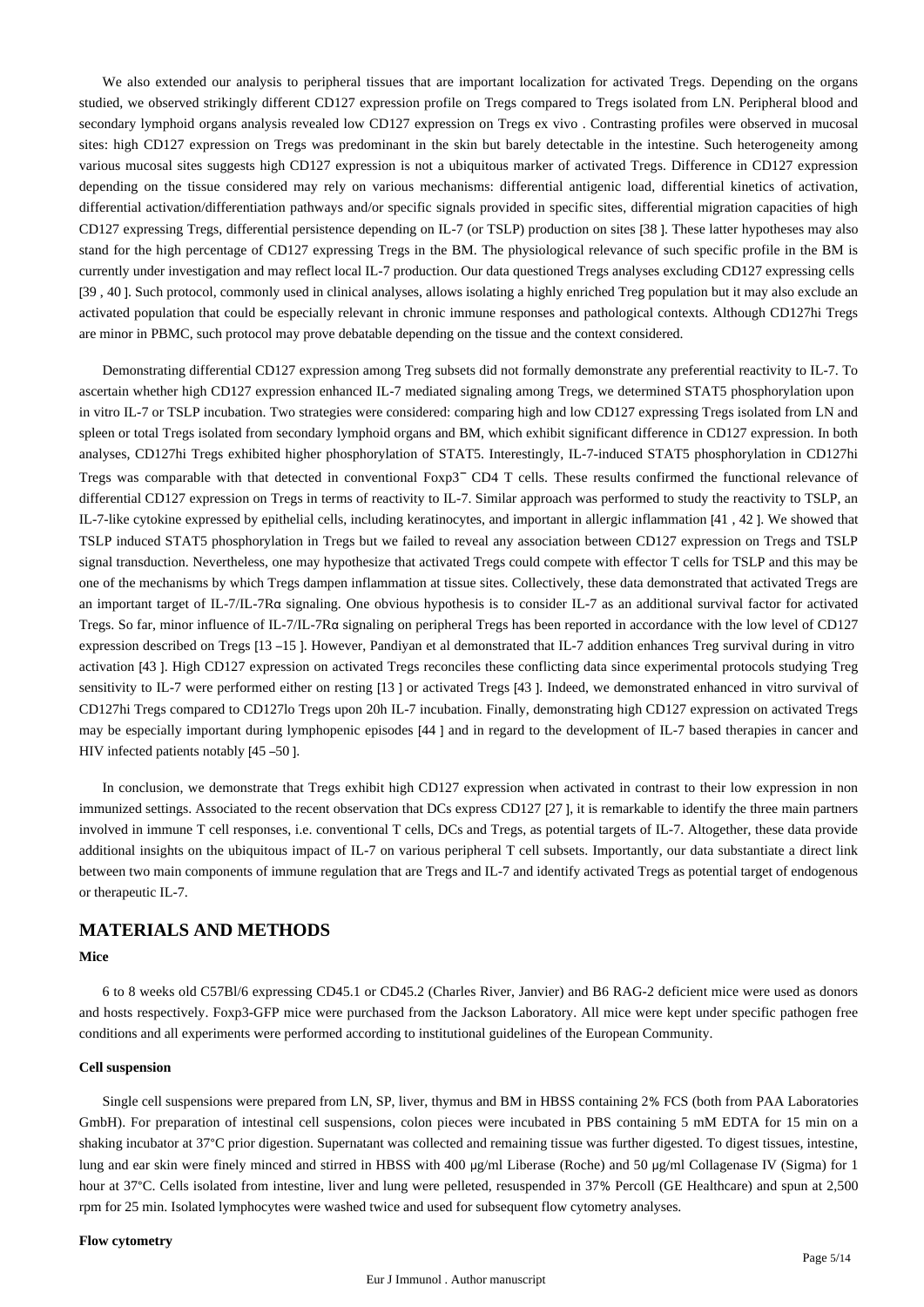Extracellular staining was preceded by incubation with purified anti-CD16/32 antibodies (FcgRII/III block, 2.4G2) (eBioscience) to block nonspecific staining. Cells were stained with FITC-, PE-, PECy5-, PECy7- APC- and APCAlexa750-labeled or biotinylated appropriate antibodies including CD4 (GK1.5); TCR (H57-597); CD62L (MEL-14); CD69 (H1.2F3); CD25 (PC61.5); CD127 (A7R34); ICOS (7E.17G9); CD103 (2E7) or appropriate isotype Abs. Streptavidin-FITC, PECy5 or PECy7 were used to develop biotinylated Abs. All Abs were purchased from eBioscience. Intranuclear Foxp3 staining was performed using eBioscience APC-conjugated Foxp3 staining buffer set (FJK-16s). Six-color flow cytometry was performed with a FACSCanto cytometer (BD Biosciences) and data files were analyzed using FlowJo software (Tree Star Inc).

#### **Cell purification**

Cell sorting of naive CD4 T cells (CD4<sup>+</sup> CD62L<sup>+</sup> CD25<sup>-</sup>) and Tregs (CD4<sup>+</sup> CD25<sup>+</sup>) was performed on a FACSVintage cell sorter (BD Biosciences). For suppressive assays and adoptive transfer experiments, Tregs subsets were sorted based on CD62L, CD69, ICOS, CD103 expression following positive selection using anti-CD25 PE or biotinylated antibodies incubation, and purification with anti-PE or anti-biotin beads respectively (Miltenyi). For in vitro survival experiments, cells were isolated from mesenteric lymph nodes. CD127hi Tregs (top 10% of Treg gate) and Tregs exhibiting low CD127 expression (approximately lowest 50% of Treg gate) were next FACS sorted among CD4+ CD25+ cells.

#### **In vitro cell cultures**

Cells were cultured in RPMI 1640 medium containing penicillin, streptomycin, L-glutamine, HEPES buffer, non-essential amino acids, sodium pyruvate and beta-mercaptoethanol and 10% heat inactivated FCS (all from PAA Laboratories GmbH). For activation experiments, total CD4 T cells (1 × 10<sup>5</sup>) were cultured in 96-well plates with splenocytes from RAG-/- mice (1 × 10<sup>5</sup>) and 0.5 µg/ml anti-CD3.

#### **Suppression assays**

Suppression assays were performed using allotypic marker CD45.1/CD45.2 to distinguish conventional from CD25+ sorted population. CFSE (Sigma) labeled CD45.1<sup>+</sup> CD62L<sup>+</sup> CD25<sup>-</sup> CD4<sup>+</sup> cells (3 × 10<sup>4</sup>) were cultured for 72h-96h in 96-well plates with splenocytes from RAG-/- mice  $(3 \times 10^4)$ , 0.5µg/ml anti-CD3 (eBiosciences), in presence or absence of the indicated subset of CD4<sup>+</sup>  $CD25<sup>+</sup>CD45.2<sup>+</sup>$  cells. CFSE labeling was performed using standard methods.

#### **Adoptive transfer experiments**

FACS sorted CD45.1 naive CD4 T cells  $(1 \times 10^5)$  and CD45.2 regulatory T cells  $(0.5 \times 10^5)$  were co-injected into RAG2-deficient mice. Six weeks after transfer, spleen and mesenteric LN were harvested.

#### **Contact dermatitis model**

Acute skin inflammation experiments were conducted as described [28 ]. Briefly, 0.5% 2,4-dinitrofluorobenzene (DNFB) (Sigma) diluted in acetone/olive oil vehicle (4:1 vol/vol) was applied onto ears of C57BL/6 mice. Control mice were treated with vehicle alone. Six days later, ear thickness was measured with a digital caliper, cervical draining lymph nodes and ears were isolated.

#### **STAT5 phosphorylation experiments**

Cells isolated from Foxp3-GFP mice were incubated for 30 min at 37 °C with or without IL-2, IL-7 (Immuno Tools) or TSLP (R&D) and immediately fixed in 2% paraformaldehyde. Cells were made permeable by incubation in 90% methanol and then were stained with primary rabbit antibody to phosphorylated STAT5 or isotype control (Cell Signaling) revealed with an anti-rabbit Alexa-647 conjugated secondary antibody.

#### **In vitro survival experiments**

5 × 104 FACS-sorted total CD4+CD25+, CD4+CD25+CD127lo or CD4+ CD25+CD127hi were cultured ovenight (18–20h) in medium alone or in the presence of IL-7 (10 ng/ml). Cell survival was determined using the fluorescence-based LIVE/DEAD assay (Invitrogen).

#### **Ackowledgements:**

This work was supported by the ANRS (Agence Nationale de la recherche contre le SIDA et les hépatites virales) and Fondation de France for Federico Simonetta, Alejandra Urrutia, Isabelle Girault and Dr Christine Bourgeois. Dr Corinne Tanchot is supported by ANR (Agence Nationale de la Recherche). We thank Dr Alain Venet for critical reading and helpful discussion, Pr. Marc Tardieu, Pr Jean-François Delfraissy for their support.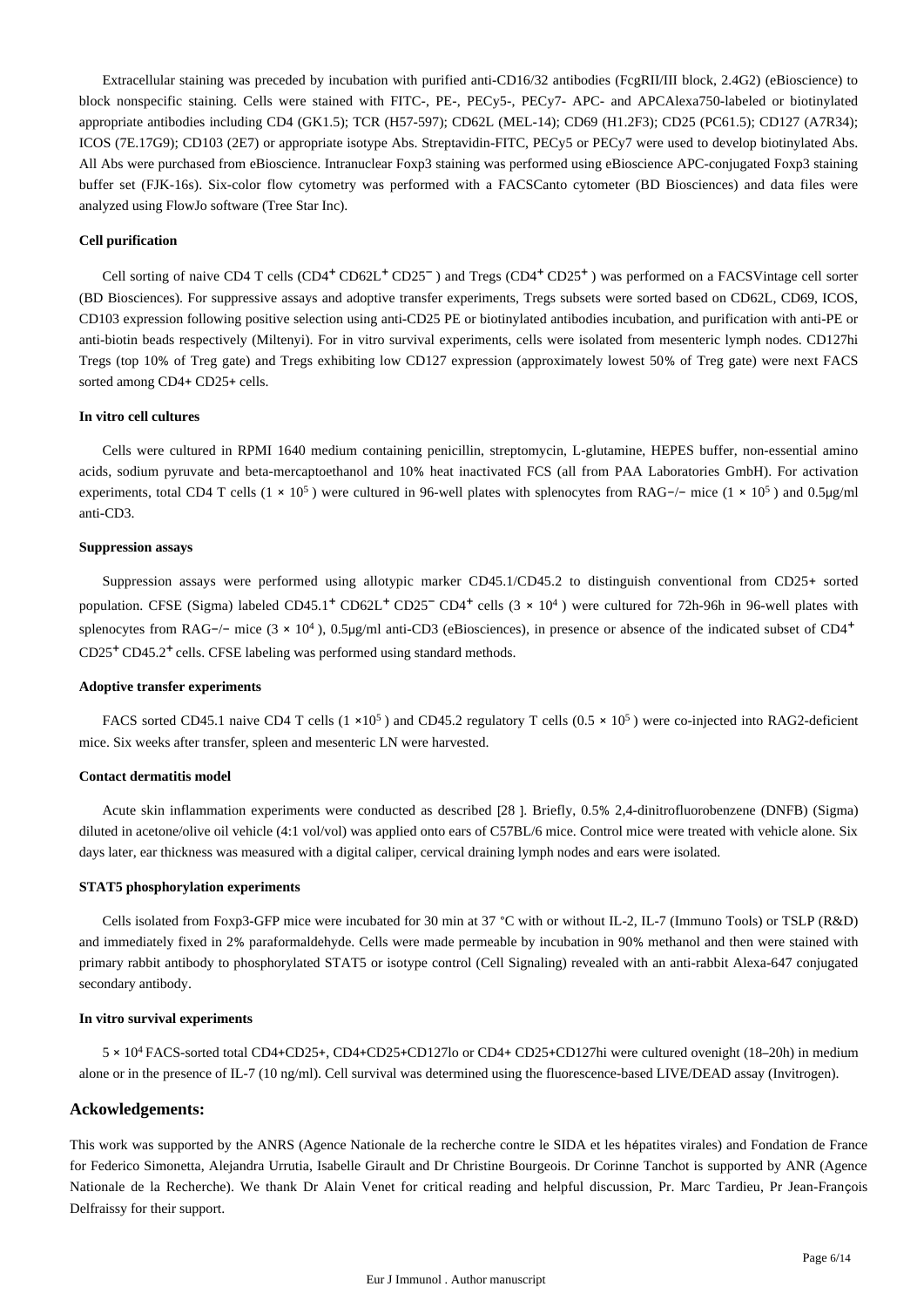## **List of abbreviations**

ICOS : Inducible Costimulatory molecule

DNFB : 2,4-dinitrofluorobenzene

SP : Spleen

PB : Peripheral Blood

PC : Peritoneal Cavity

TSLP : thymic stromal-derived lymphopoietin

#### **References:**

- 1 . Sakaguchi S , Sakaguchi N , Asano M , Itoh M , Toda M . Immunologic self-tolerance maintained by activated T cells expressing IL-2 receptor alpha-chains (CD25).
- Breakdown of a single mechanism of self-tolerance causes various autoimmune diseases . J Immunol . 1995 ; 155 : 1151 1164
- 2 . Sakaguchi S , Yamaguchi T , Nomura T , Ono M . Regulatory T cells and immune tolerance . Cell . 2008 ; 133 : 775 787
- 3 . de la Rosa M , Rutz S , Dorninger H , Scheffold A . Interleukin-2 is essential for CD4+CD25+ regulatory T cell function . Eur J Immunol . 2004 ; 34 : 2480 2488
- 4. Pandiyan P, Zheng L, Ishihara S, Reed J, Lenardo MJ. CD4+CD25+Foxp3+ regulatory T cells induce cytokine deprivation-mediated apoptosis of effector CD4+ T cells. Nat Immunol . 2007 ; 8 : 1353 - 1362
- 5 . Thornton AM , Shevach EM . CD4+CD25+ immunoregulatory T cells suppress polyclonal T cell activation in vitro by inhibiting interleukin 2 production . J Exp Med . 1998 ; 188 : 287 - 296
- 6 . Vignali DA , Collison LW , Workman CJ . How regulatory T cells work . Nat Rev Immunol . 2008 ; 8 : 523 532
- 7 . Fontenot JD , Gavin MA , Rudensky AY . Foxp3 programs the development and function of CD4+CD25+ regulatory T cells . Nat Immunol . 2003 ; 4 : 330 336
- 8 . Hori S , Nomura T , Sakaguchi S . Control of regulatory T cell development by the transcription factor Foxp3 . Science . 2003 ; 299 : 1057 1061
- 9 . Khattri R , Cox T , Yasayko SA , Ramsdell F . An essential role for Scurfin in CD4+CD25+ T regulatory cells . Nat Immunol . 2003 ; 4 : 337 342
- 10 . Cozzo C , Larkin J 3rd , Caton AJ . Cutting edge: self-peptides drive the peripheral expansion of CD4+CD25+ regulatory T cells . J Immunol . 2003 ; 171 : 5678 5682
- 11 . Liu W , Putnam AL , Xu-Yu Z , Szot GL , Lee MR , Zhu S , Gottlieb PA , Kapranov P . CD127 expression inversely correlates with FoxP3 and suppressive function of human CD4+ T reg cells . J Exp Med . 2006 ; 203 : 1701 - 1711
- 12 . Seddiki N , Santner-Nanan B , Martinson J , Zaunders J , Sasson S , Landay A , Solomon M , Selby W . Expression of interleukin (IL)-2 and IL-7 receptors discriminates between human regulatory and activated T cells . J Exp Med . 2006 ; 203 : 1693 - 1700
- 13 . Mazzucchelli R , Hixon JA , Spolski R , Chen X , Li WQ , Hall VL , Willette-Brown J , Hurwitz AA . Development of regulatory T cells requires IL-7Ralpha stimulation by IL-7 or TSLP . Blood . 2008 ; 112 : 3283 - 3292
- 14 . Peffault de Latour R , Dujardin HC , Mishellany F , Burlen-Defranoux O , Zuber J , Marques R , Di Santo J , Cumano A . Ontogeny, function, and peripheral homeostasis of regulatory T cells in the absence of interleukin-7 . Blood . 2006 ; 108 : 2300 - 2306
- 15 . Bayer AL , Lee JY , de la Barrera A , Surh CD , Malek TR . A function for IL-7R for CD4+CD25+Foxp3+ T regulatory cells . J Immunol . 2008 ; 181 : 225 234
- 16 . Xue HH , Kovanen PE , Pise-Masison CA , Berg M , Radovich MF , Brady JN , Leonard WJ . IL-2 negatively regulates IL-7 receptor alpha chain expression in activated T lymphocytes . Proc Natl Acad Sci U S A . 2002 ; 99 : 13759 - 13764
- 17 . Park JH , Yu Q , Erman B , Appelbaum JS , Montoya-Durango D , Grimes HL , Singer A . Suppression of IL7Ralpha transcription by IL-7 and other prosurvival cytokines: a novel mechanism for maximizing IL-7-dependent T cell survival . Immunity . 2004 ; 21 : 289 - 302
- 18 . Schluns KS , Kieper WC , Jameson SC , Lefrancois L . Interleukin-7 mediates the homeostasis of naive and memory CD8 T cells in vivo . Nat Immunol . 2000 ; 1 : 426 432
- 19 . Kuniyasu Y , Takahashi T , Itoh M , Shimizu J , Toda G , Sakaguchi S . Naturally anergic and suppressive CD25(+)CD4(+) T cells as a functionally and phenotypically distinct immunoregulatory T cell subpopulation . Int Immunol . 2000 ; 12 : 1145 - 1155
- 20 . Thornton AM , Shevach EM . Suppressor effector function of CD4+CD25+ immunoregulatory T cells is antigen nonspecific . J Immunol . 2000 ; 164 : 183 190
- 21 . Banz A , Peixoto A , Pontoux C , Cordier C , Rocha B , Papiernik M . A unique subpopulation of CD4+ regulatory T cells controls wasting disease, IL-10 secretion and T cell homeostasis . Eur J Immunol . 2003 ; 33 : 2419 - 2428
- 22 . Huehn J , Siegmund K , Lehmann JC , Siewert C , Haubold U , Feuerer M , Debes GF , Lauber J . Developmental stage, phenotype, and migration distinguish naive- and effector/memory-like CD4+ regulatory T cells . J Exp Med . 2004 ; 199 : 303 - 313
- 23 . Lehmann J , Huehn J , de la Rosa M , Maszyna F , Kretschmer U , Krenn V , Brunner M , Scheffold A . Expression of the integrin alpha Ebeta 7 identifies unique subsets of CD25+ as well as CD25− regulatory T cells . Proc Natl Acad Sci U S A . 2002 ; 99 : 13031 - 13036
- 24 . Lund JM , Hsing L , Pham TT , Rudensky AY . Coordination of early protective immunity to viral infection by regulatory T cells . Science . 2008 ; 320 : 1220 1224
- 25 . Scott-Browne JP , Shafiani S , Tucker-Heard G , Ishida-Tsubota K , Fontenot JD , Rudensky AY , Bevan MJ , Urdahl KB . Expansion and function of Foxp3-expressing T regulatory cells during tuberculosis . J Exp Med . 2007 ; 204 : 2159 - 2169
- 26 . Fry TJ , Connick E , Falloon J , Lederman MM , Liewehr DJ , Spritzler J , Steinberg SM , Wood LV . A potential role for interleukin-7 in T-cell homeostasis . Blood . 2001 ; 97 : 2983 - 2990
- 27 . Guimond M , Veenstra RG , Grindler DJ , Zhang H , Cui Y , Murphy RD , Kim SY , Na R . Interleukin 7 signaling in dendritic cells regulates the homeostatic proliferation and niche size of CD4+ T cells . Nat Immunol . 2009 ; 10 : 149 - 157
- 28 . Bonneville M, Chavagnac C, Vocanson M, Rozieres A, Benetiere J, Pernet I, Denis A, Nicolas JF . Skin contact irritation conditions the development and severity of allergic contact dermatitis . J Invest Dermatol . 2007 ; 127 : 1430 - 1435
- 29 . Vang KB , Yang J , Mahmud SA , Burchill MA , Vegoe AL , Farrar MA . IL-2, -7, and -15 but not thymic stromal lymphopoeitin, redundantly govern CD4+Foxp3+ regulatory T cell development . J Immunol . 2008 ; 181 : 3285 - 3290
- 30 . Wuest TY , Willette-Brown J , Durum SK , Hurwitz AA . The influence of IL-2 family cytokines on activation and function of naturally occurring regulatory T cells . J Leukoc Biol . 2008 ; 84 : 973 - 980
- 31 . Munitic I, Williams JA, Yang Y, Dong B, Lucas PJ, El Kassar N, Gress RE, Ashwell JD. Dynamic regulation of IL-7 receptor expression is required for normal thymopoiesis . Blood . 2004 ; 104 : 4165 - 4172
- 32 . Kaech SM , Tan JT , Wherry EJ , Konieczny BT , Surh CD , Ahmed R . Selective expression of the interleukin 7 receptor identifies effector CD8 T cells that give rise to long-lived memory cells . Nat Immunol . 2003 ; 4 : 1191 - 1198
- 33 . Kondrack RM , Harbertson J , Tan JT , McBreen ME , Surh CD , Bradley LM . Interleukin 7 regulates the survival and generation of memory CD4 cells . J Exp Med . 2003 ; 198 : 1797 - 1806
- 34 . Li J , Huston G , Swain SL . IL-7 promotes the transition of CD4 effectors to persistent memory cells . J Exp Med . 2003 ; 198 : 1807 1815
- 35 . Ito T, Hanabuchi S, Wang YH, Park WR, Arima K, Bover L, Qin FX, Gilliet M. Two functional subsets of FOXP3+ regulatory T cells in human thymus and periphery . Immunity . 2008 ; 28 : 870 - 880
- 36 . Ruprecht CR , Gattorno M , Ferlito F , Gregorio A , Martini A , Lanzavecchia A , Sallusto F . Coexpression of CD25 and CD27 identifies FoxP3+ regulatory T cells in inflamed synovia . J Exp Med . 2005 ; 201 : 1793 - 1803
- 37 . Bourgeois C , Stockinger B . CD25+CD4+ regulatory T cells and memory T cells prevent lymphopenia-induced proliferation of naive T cells in transient states of lymphopenia . J Immunol . 2006 ; 177 : 4558 - 4566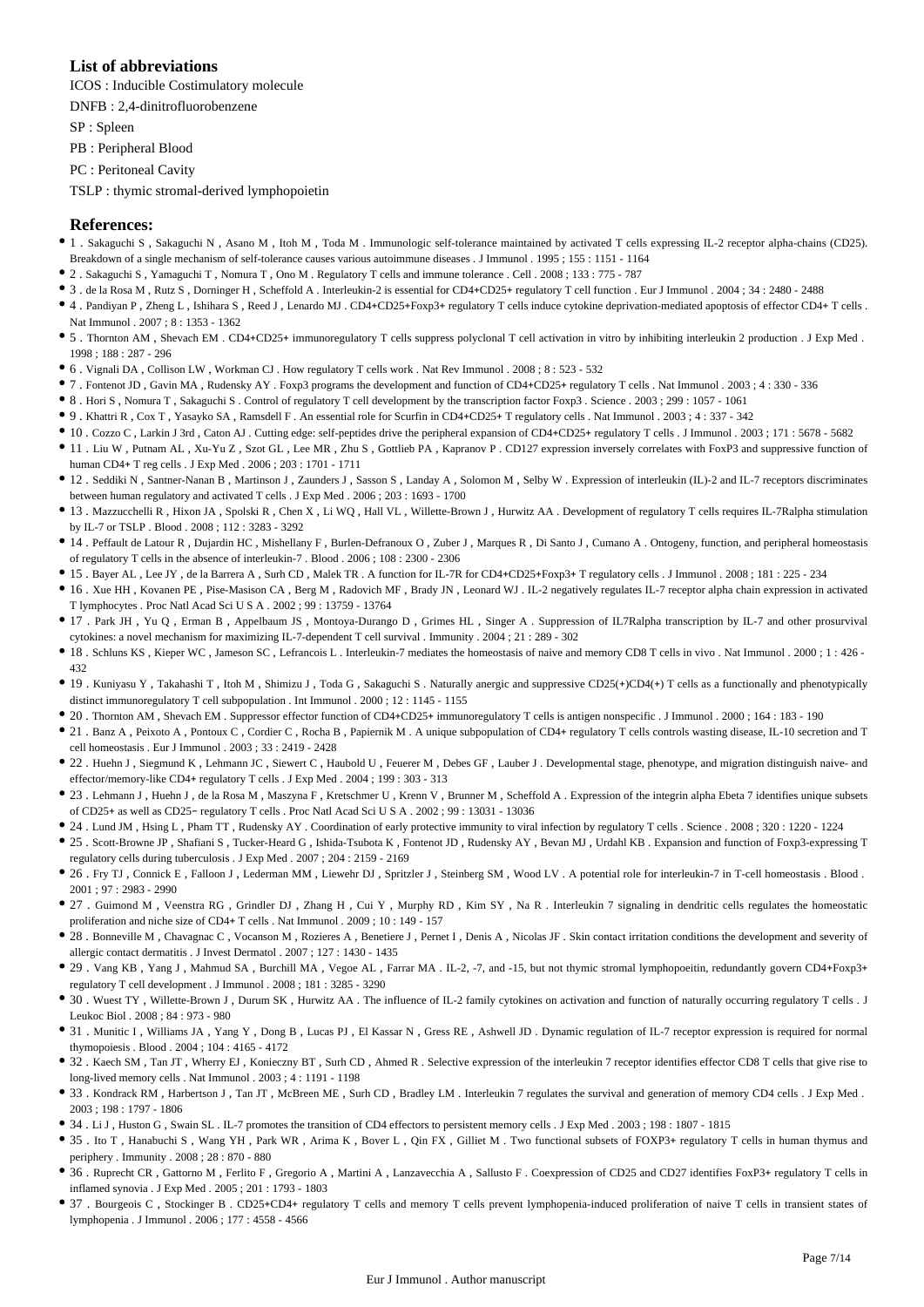- 38 . Funk PE , Stephan RP , Witte PL . Vascular cell adhesion molecule 1-positive reticular cells express interleukin-7 and stem cell factor in the bone marrow . Blood . 1995 ; 86 : 2661 - 2671
- 39 . Banham AH . Cell-surface IL-7 receptor expression facilitates the purification of FOXP3(+) regulatory T cells . Trends Immunol . 2006 ; 27 : 541 544
- 40 . Hartigan-O'Connor DJ , Poon C , Sinclair E , McCune JM . Human CD4+ regulatory T cells express lower levels of the IL-7 receptor alpha chain (CD127), allowing consistent identification and sorting of live cells . J Immunol Methods . 2007 ; 319 : 41 - 52
- 41 . He R , Oyoshi MK , Garibyan L , Kumar L , Ziegler SF , Geha RS . TSLP acts on infiltrating effector T cells to drive allergic skin inflammation . Proc Natl Acad Sci U S A . 2008 ; 105 : 11875 - 11880
- 42 . Soumelis V , Reche PA , Kanzler H , Yuan W , Edward G , Homey B , Gilliet M , Ho S . Human epithelial cells trigger dendritic cell mediated allergic inflammation by producing TSLP . Nat Immunol . 2002 ; 3 : 673 - 680
- 43 . Pandiyan P , Lenardo MJ . The control of CD4+CD25+Foxp3+ regulatory T cell survival . Biol Direct . 2008 ; 3 : 6 -
- 44 . Calzascia T , Pellegrini M , Lin A , Garza KM , Elford AR , Shahinian A , Ohashi PS , Mak TW . CD4 T cells, lymphopenia, and IL-7 in a multistep pathway to autoimmunity . Proc Natl Acad Sci U S A . 2008 ; 105 : 2999 - 3004
- 45 . Rosenberg SA , Sportes C , Ahmadzadeh M , Fry TJ , Ngo LT , Schwarz SL , Stetler-Stevenson M , Morton KE . IL-7 administration to humans leads to expansion of CD8+ and CD4+ cells but a relative decrease of CD4+ T-regulatory cells . J Immunother . 2006 ; 29 : 313 - 319
- 46 . Sportes C , Hakim FT , Memon SA , Zhang H , Chua KS , Brown MR , Fleisher TA , Krumlauf MC . Administration of rhIL-7 in humans increases in vivo TCR repertoire diversity by preferential expansion of naive T cell subsets . J Exp Med . 2008 ; 205 : 1701 - 1714
- 47 . Levy Y , Lacabaratz C , Weiss L , Viard JP , Goujard C , Lelievre JD , Boue F , Molina JM . Enhanced T cell recovery in HIV-1-infected adults through IL-7 treatment . J Clin Invest . 2009 ;
- 48 . Sereti I , Dunham RM , Spritzler J , Aga E , Proschan MA , Medvik K , Battaglia CA , Landay AL . IL-7 administration drives T cell cycle entry and expansion in HIV-1 infection . Blood . 2009 ;
- 49 . Pellegrini M , Calzascia T , Elford AR , Shahinian A , Lin AE , Dissanayake D , Dhanji S , Nguyen LT . Adjuvant IL-7 antagonizes multiple cellular and molecular inhibitory networks to enhance immunotherapies . Nat Med . 2009 ; 15 : 528 - 536
- 50 . Capitini CM , Chisti AA , Mackall CL . Modulating T-cell homeostasis with IL-7: preclinical and clinical studies . J Intern Med . 2009 ; 266 : 141 153

In lymph nodes, CD103 and ICOS expression identifies Tregs presenting high levels of CD127

(A) Phenotypic heterogeneity of Tregs. Dot plots show the expression of CD62L, CD69, CD103 and ICOS depending on  $F\alpha p3$ <sup>+</sup> expression on CD4<sup>+</sup> TCRβ<sup>+</sup> LN cells. Percentages of cells from a representative sample are indicated in each quadrant. (B) Suppression assay of the indicated CD4<sup>+</sup> CD25<sup>+</sup> subpopulations. CFSE profiles of sorted naïve CD4 T cells cultured 72–96 h in the presence of 0.5 μg/ml anti-CD3 with or without sorted CD4<sup>+</sup> CD25<sup>+</sup> subsets (filled and open profile respectively). Data are representative of three independent experiments. (C) CD127 expression on total and CD62L, CD69, CD103 or ICOS expressing (grey histogram) or non expressing (thick open line) Foxp3+ Tregs compared to conventional Foxp3<sup>-</sup> CD4 T cells (open histogram). Isotype control staining for both Treg subsets are represented (dotted and shaded lines). (D) Dot plot shows CD103 and ICOS expression on LN CD4<sup>+</sup> Foxp3<sup>+</sup> Tregs. Histograms show CD127 expression on total Tregs (thick open line) or indicated Treg subsets identified based on ICOS and/or CD103 expression (gray shaded profile) compared to conventional CD4 T cells (open histogram). Isotype of total Tregs and Treg subsets are presented (dotted and dashed lines respectively). FACS data are representative of more than 5 independent experiments, using at least three C57Bl/6 mice per experiment.

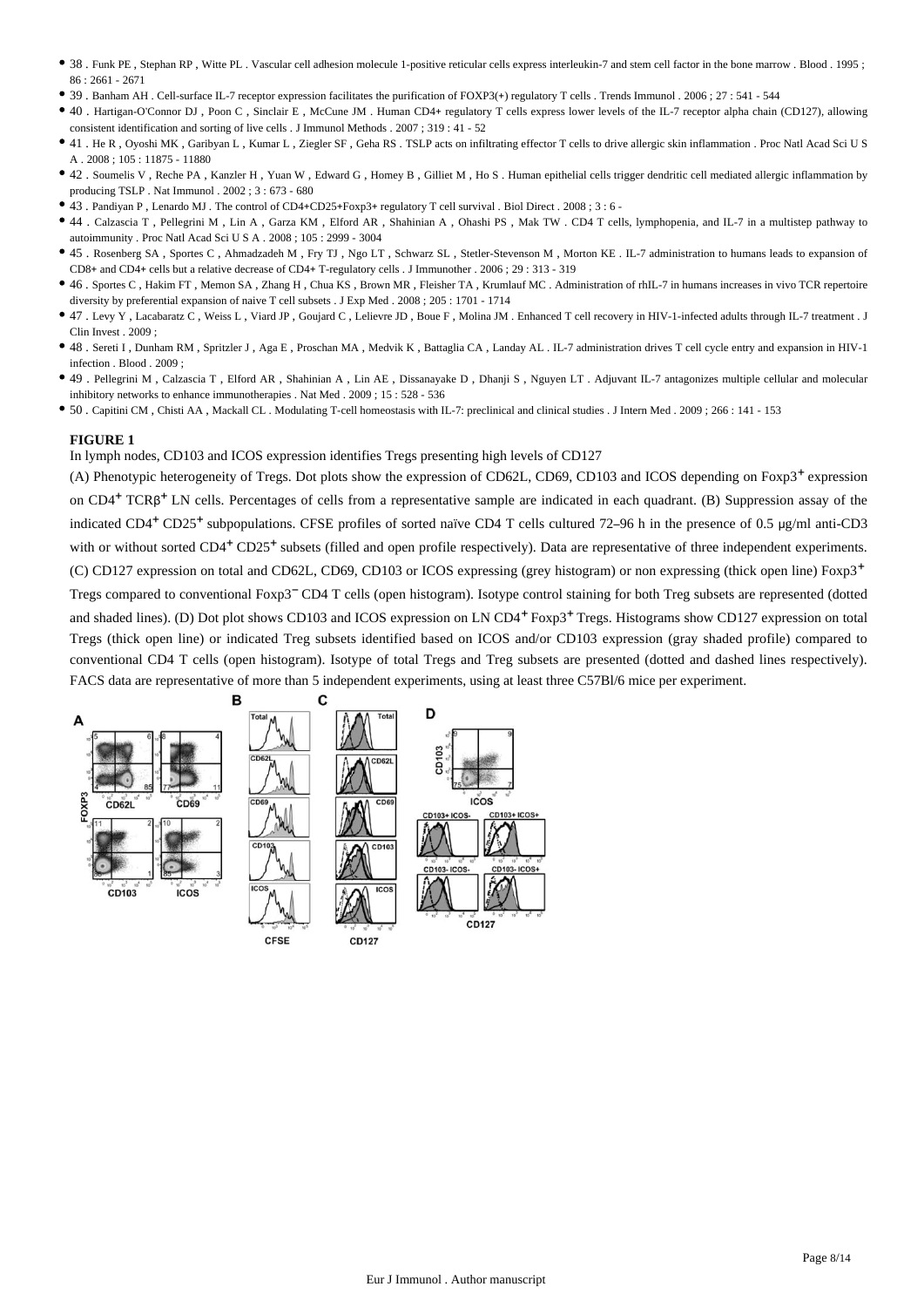## Tregs up-regulate CD127 upon in vitro activation

Total CD4<sup>+</sup> cells isolated from LN and SP of three to five C57Bl/6 mice were activated in vitro with anti-CD3 for 4 days. (A) Dot plots represent ICOS and Foxp3 expression on fresh (left plot) and stimulated CD4 T cells (right plot). (B) CD127 expression on conventional Foxp3<sup>-</sup> (upper panel) and regulatory Foxp3<sup>+</sup> (lower panel) CD4<sup>+</sup> cells upon in vitro activation. CD127 expression on control cells (open profile) or on activated cells (gray shaded profile) is shown. Isotype controls staining of both activated and ex vivo population are represented by the dotted and dashed lines respectively. (C) CD127 MFI are the mean ± SEM of three independent experiments. The p-values were determined using 2 tailed Mann Whitney U-test (\* p<0.05)

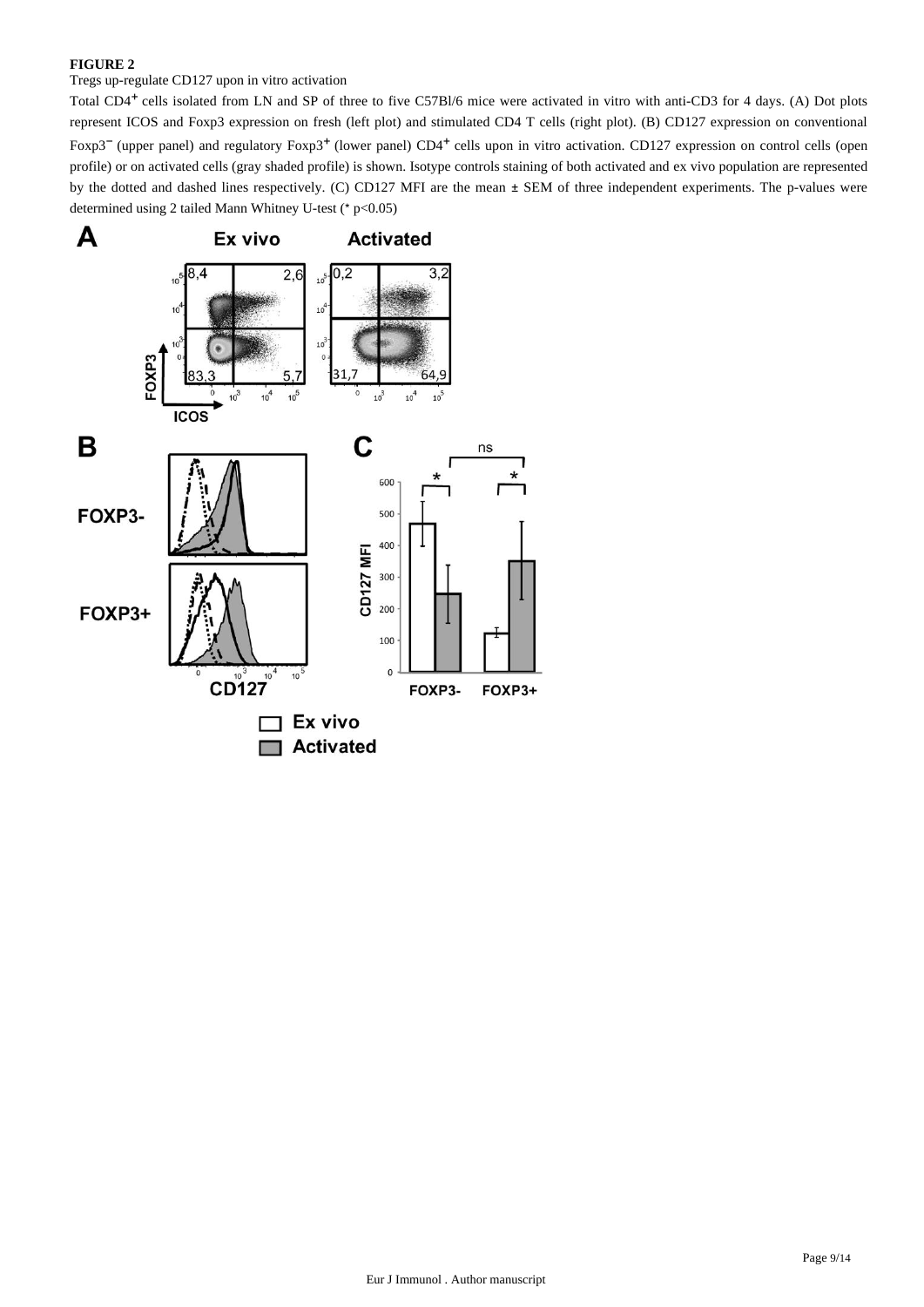Tregs up-regulate CD127 upon in vivo activation

FACS sorted CD45.1<sup>+</sup> naïve CD4 T cells and CD45.2<sup>+</sup> Tregs or "naïve-like" Tregs were co-injected into RAG-deficient mice. Phenotypic analysis was performed on mesenteric LN and spleen 6 weeks after transfer. (A, C) Histograms showing CD127 expression on conventional Foxp3<sup>-</sup> (upper panel) and regulatory Foxp3<sup>+</sup> (lower panel) CD4<sup>+</sup> cells during in vivo activation when total (A) or "naïve-like" Tregs (C) were co-injected. Isotype controls of activated and control fresh cells are represented by dotted and dashed lines. (B, D) Graphs representing CD127 MFI on CD4 T cells isolated from control WT mice (open profile) or transferred cells (gray shaded profile) when total (B) or "naï ve-like" Tregs (D) were co-injected. Data are the mean ± SEM of three independent experiments using two to three mice per group in each experiment. The p-values were determined using 2 tailed Mann Whitney U-test (\* p<0.05, \*\*p<0.01).



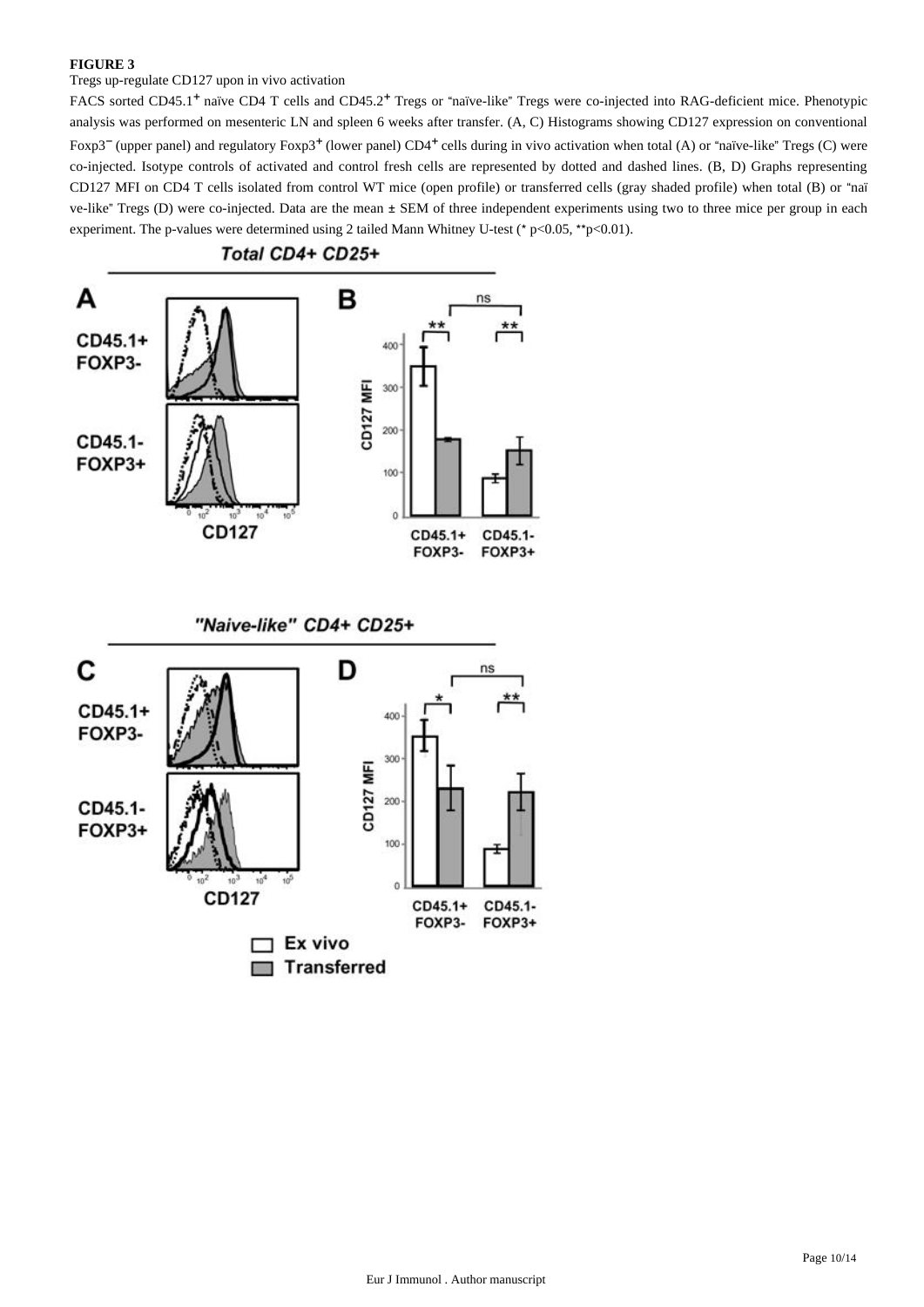High CD127 expression on activated Tregs in a model of acute skin inflammation

(A) Ear thickness and (B) CD4 T cell numbers in cervical lymph nodes draining ear skin 6 days after DNFB treatment. Data are the mean ± SD of five mice from a single experiment representative of at least three independent experiments. The p-values were determined using 2 tailed Mann Whitney U-test (\*\*p<0.01). Dot plots in (C) and (D) represent ICOS and CD127 expression on CD4<sup>+</sup> Foxp3<sup>-</sup> and CD4<sup>+</sup> Foxp3<sup>+</sup> T cells from, respectively draining LN and ear skin. Histogram profiles show CD127 expression on ICOS<sup>-</sup> (thick black line) or ICOS<sup>+</sup> (gray shaded profile) cells from DNFB treated mice. Isotype controls of ICOS<sup>-</sup> and ICOS<sup>+</sup> subsets are represented by the dotted and dashed lines respectively. This figure is representative of at least three independent experiments using pool of five to fifteen mice per experiment.

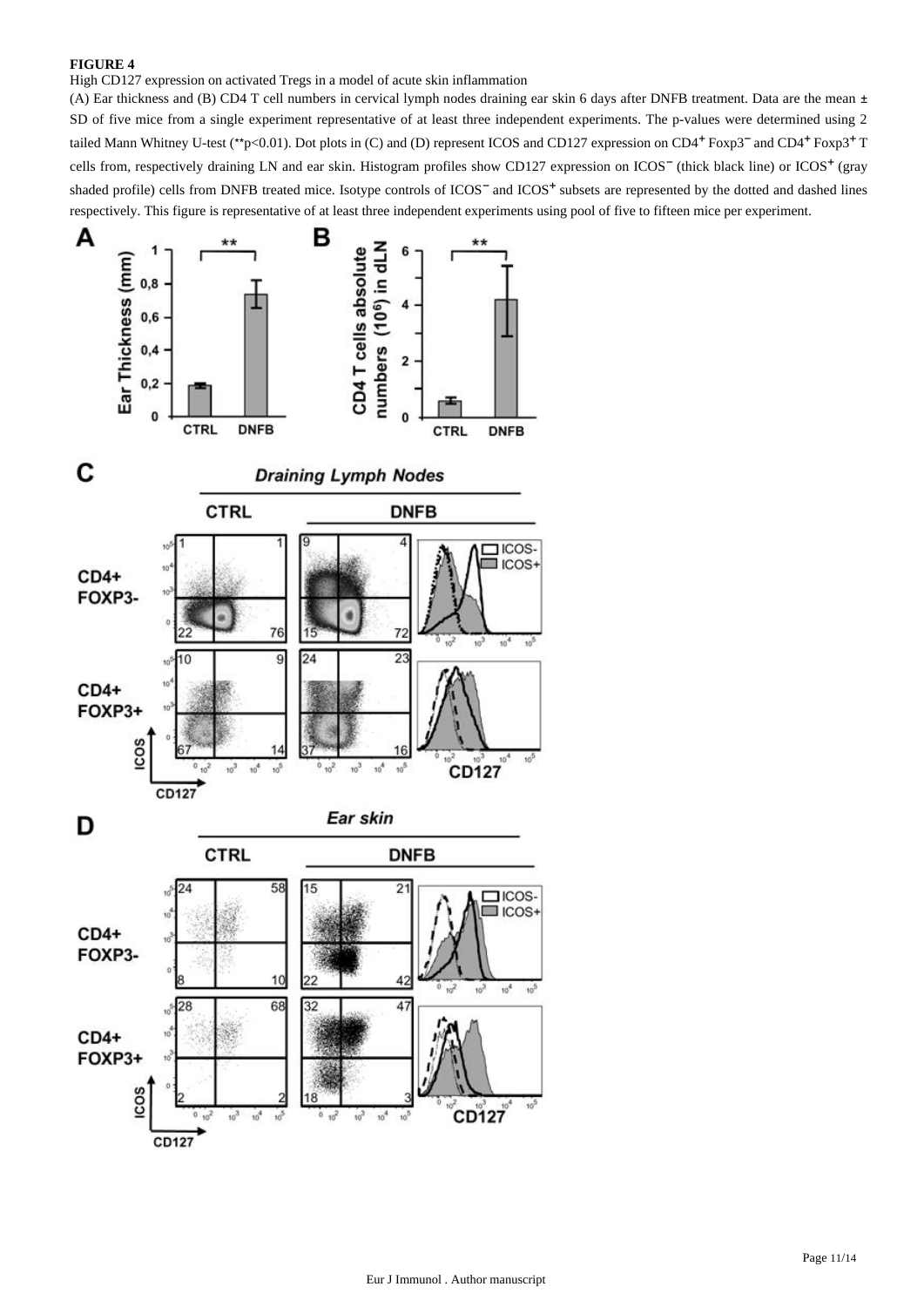Different CD127 expression on Tregs depending on the organs studied

(A) Dot plots represent ex vivo expression of CD127 or isotype and Foxp3 on CD4<sup>+</sup> TCRβ<sup>+</sup> cells isolated from LN, SP, peripheral blood (PB), thymus, BM, peritoneal cavity (PC), intestine, lung, liver and skin of C57Bl/6 mice. Percentages of cells in each quadrant are indicated. Data are representative of three independent experiments. (B) Percentages of CD127 expressing cells among Foxp3<sup>+</sup> CD4 T cells in different organs are shown. Data are the mean ± SEM of at least three independent experiments. (C) CD127 MFI on Foxp3<sup>-</sup> (white bars) and Foxp3<sup>+</sup> (grey bars) CD4 T cells are shown. Error bars represent SEM of three independent experiments. Data are representative of at least three independent experiments, with five to fifteen mice pooled in each experiment depending on the organs studied.



## **FIGURE 6**

Different IL-7 signal transduction in Tregs depending on CD127 expression

Cells from Foxp3-GFP were incubated with either medium alone, IL-2 (50 U/ml) or IL-7 (0.1, 1, 10ng/ml) for 30 min. STAT5 phosphorylation was determined on  $F\alpha p3^+$  or  $F\alpha p3^-$  cells isolated from pooled LN and splenic cells (A) or BM cells (C). (B) p-STAT5 staining depending on CD127 expression among  $Foxp3<sup>+</sup>$ LN and SP cells, CD127hi Tregs were identified by gating on top 10% CD127 expressing  $CD4^+$  GFP<sup>+</sup> cells (grey shaded profile); CD127lo Tregs were defined as 50% of CD4<sup>+</sup> GFP<sup>+</sup> cells expressing the lowest CD127 levels (open profile). (D) Comparison of p-STAT5 staining among LN and SP or BM isolated Tregs. Results are representative of three independent experiments, using one GFP Fopx3 mouse for each experiment.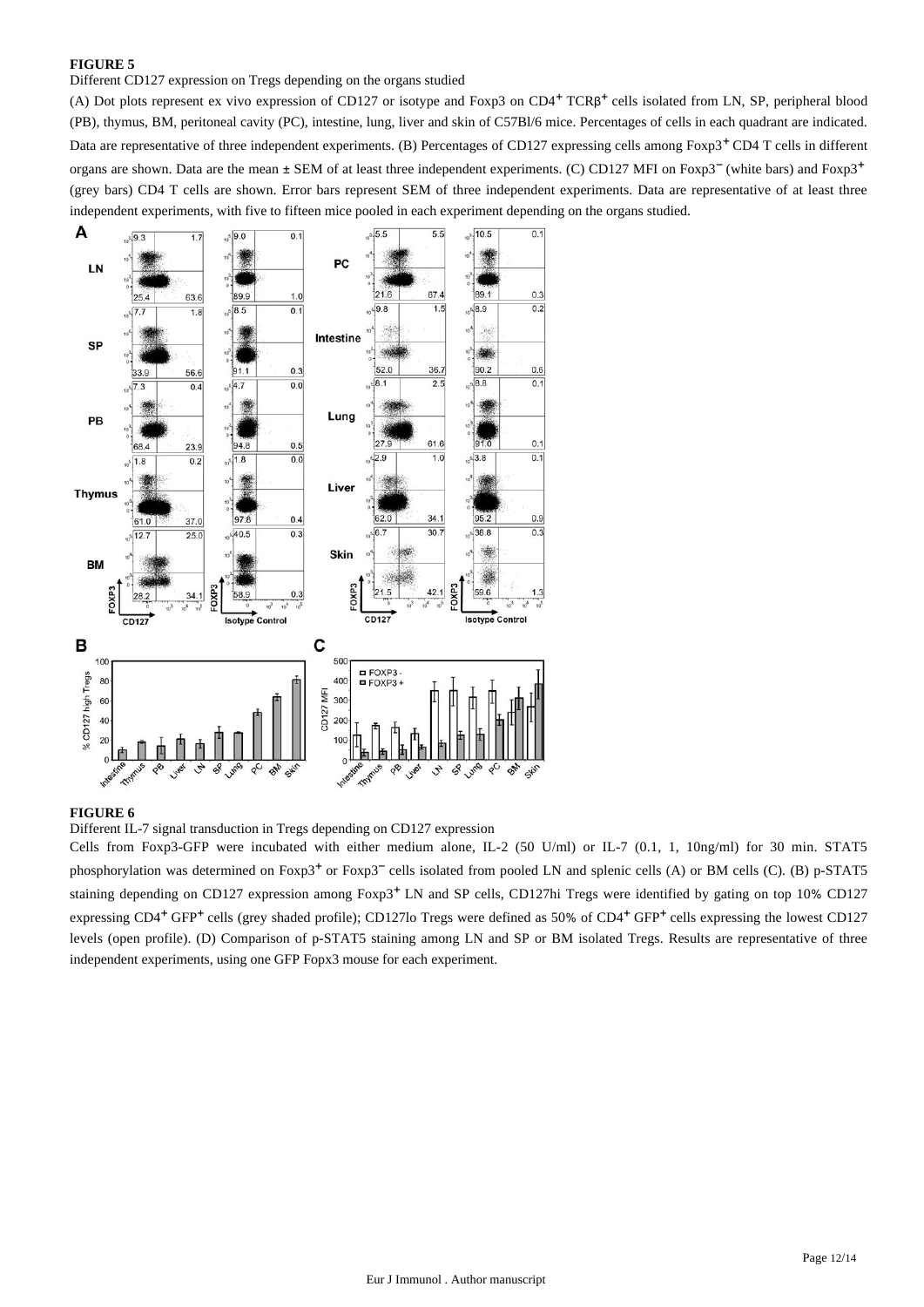

¥

 $\frac{1}{10}$